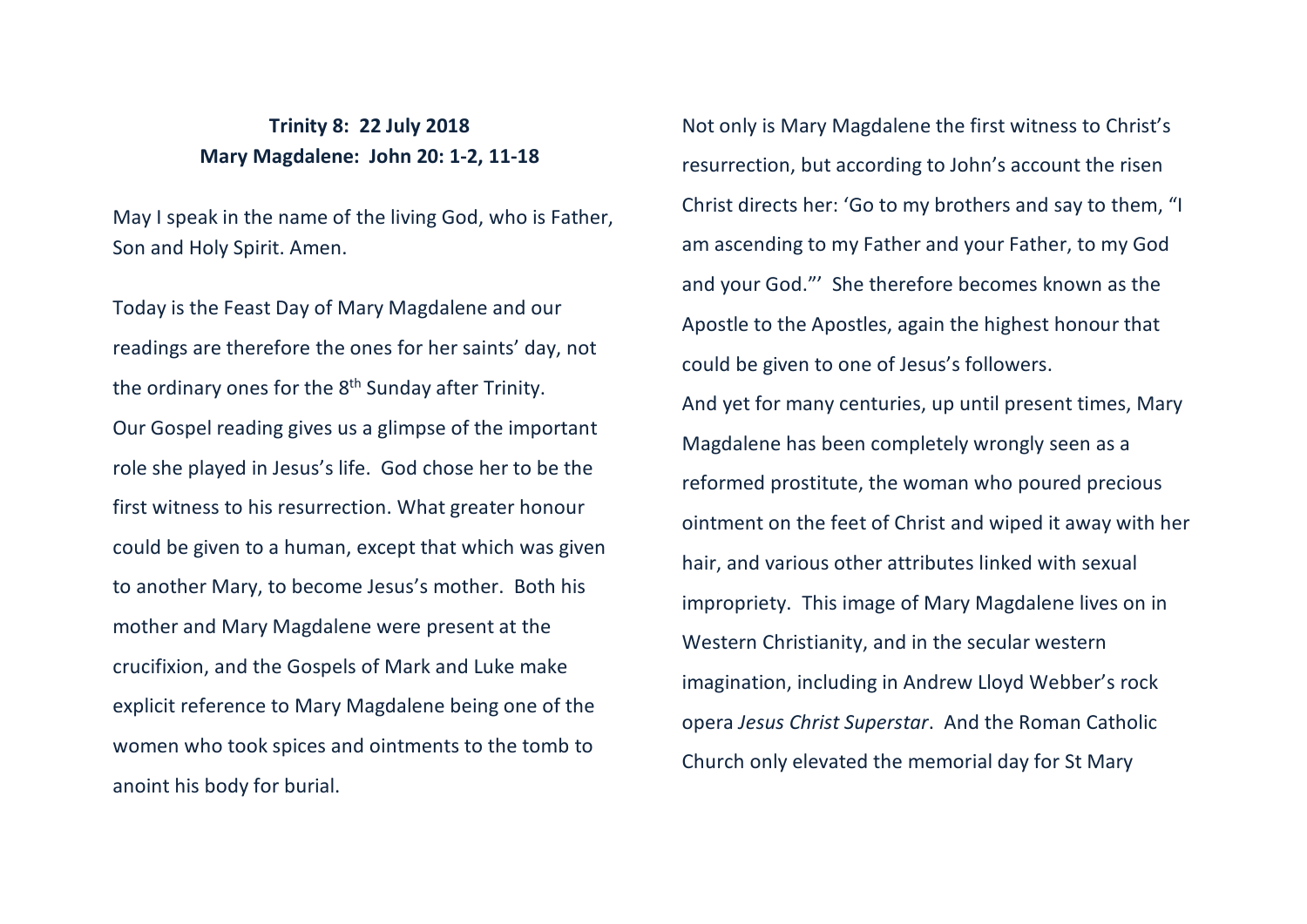Magdalene to a Feast in the Church's liturgical calendar in 2016, when Pope Francis recognised her importance as the first witness to the resurrection.

Although there is relatively little detail about her in the Gospels, from other sacred texts of the early Christian era it seems that her status as an 'apostle', in the years after Jesus's death and resurrection, rivalled even that of Peter. One of the most important apocryphal Christian texts not included in the Bible, the Gospel of Mary, discovered in 1896, gives more detail. This Gospel bears Mary Magdalene's name and was so-called not because she wrote it, but because it emerged from a community that recognised her authority. And in this gospel, Peter defers to Mary saying:

'Sister, we know that the Saviour loved you more than all other women. Tell us the words of the Saviour that you

remember, the things which you know that we don't because we haven't heard them.' And Mary responds: 'I will teach you about what is hidden from you.'

But over the centuries after Christ, the attitude to women which he had clearly espoused, gradually changed until towards the end of the 6<sup>th</sup> century Pope Gregory the Great, one of the most influential popes, preached a series of sermons which explicitly identified Mary Magdalene as a repentant prostitute. The Gospel of Mary, now seen clearly as an important text, was only slowly appreciated by scholars. Now at last we are coming to understand the real significance of Mary Magdalene and what she says to us as fellow disciples of Christ.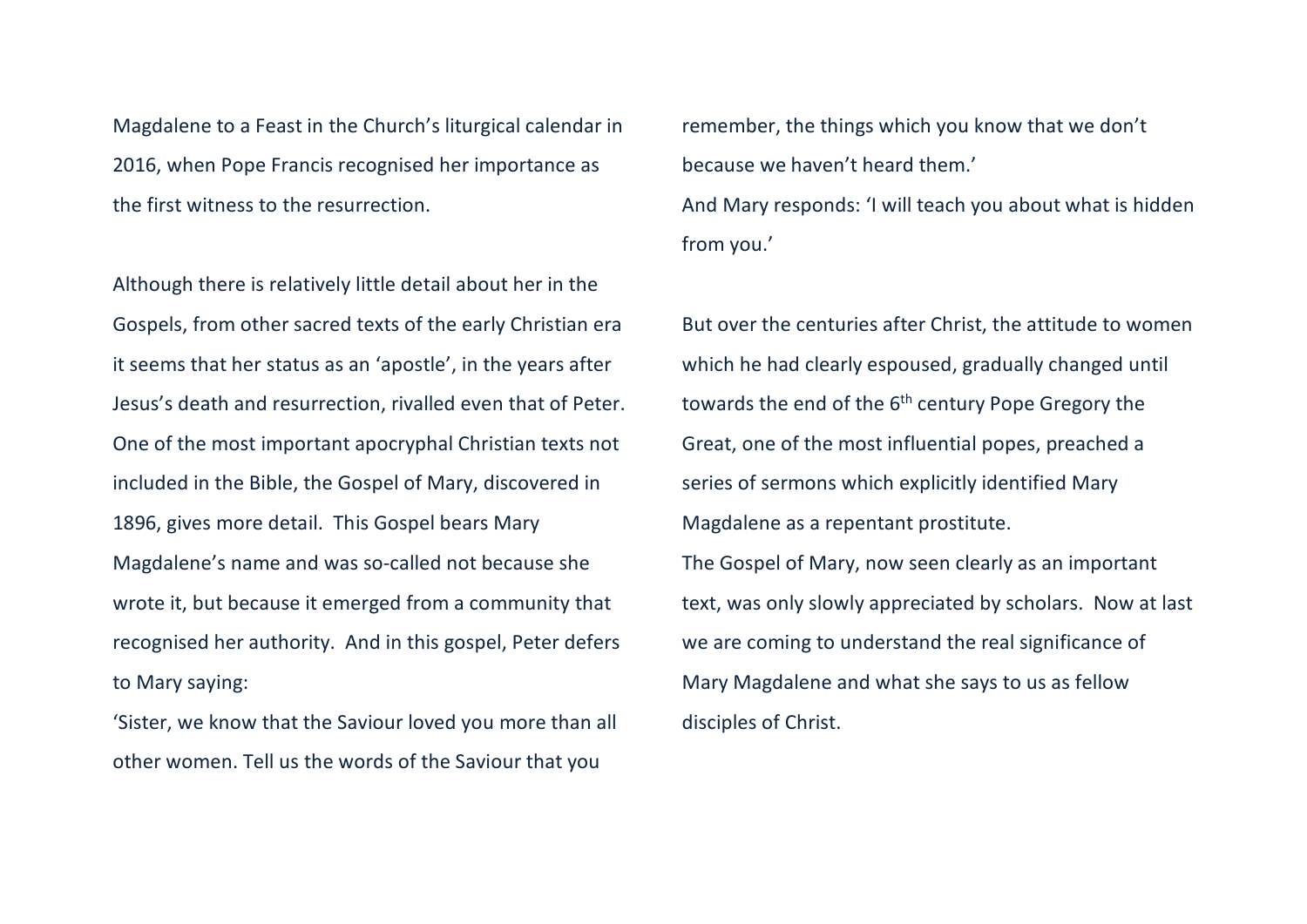Mary knew the closeness of God. She was known through and through by Jesus, and the relationship brought her to a direct experience of God, so different from our own dull working out of the Christian message. A relationship can be a spiritual path, because a deep friendship shifts the centre of our lives from ourselves to the other: in this case, from ourselves to Christ. The path to completeness of being lies through human relationships and intimacy not away from them, laying down our lives for another.

Mary Magdalene sees it all through from crucifixion to resurrection. She is at the Cross in despair, and she is at the tomb in amazed jubilation. There she stands with Him, there is love at the foot of the Cross. And over those three days from death to life renewed, the love does not stop. On the third day, at the empty tomb, she begins to understand that love has won, and that love will always overcome death. In the death is to be found the meaning

of His life: self-giving love. In the garden, the pivotal heart-wrenching scene of today's Gospel, Mary Magdalene meets the Risen Christ, she falls at Jesus's feet, and we hear Jesus say to her: "Do not hold on to me … tell them I'm ascending to my God and your God."

It's what He'd told the disciples all along. There is another kingdom beyond the limits of space and time, where we are welcomed. There we give back what we have received, we do not cling to what is past, and there is no need for sorrow. Why not? Because not only do we live with the divine life, made in the image of God as the Scriptures say, we are also God's beloved, and we are raised up with Christ. We have participated in His joy and suffering, as Mary did, and are worthy of that kingdom. We are not abandoned in that garden. So, in the story of the resurrection, faith replaces physical contact.